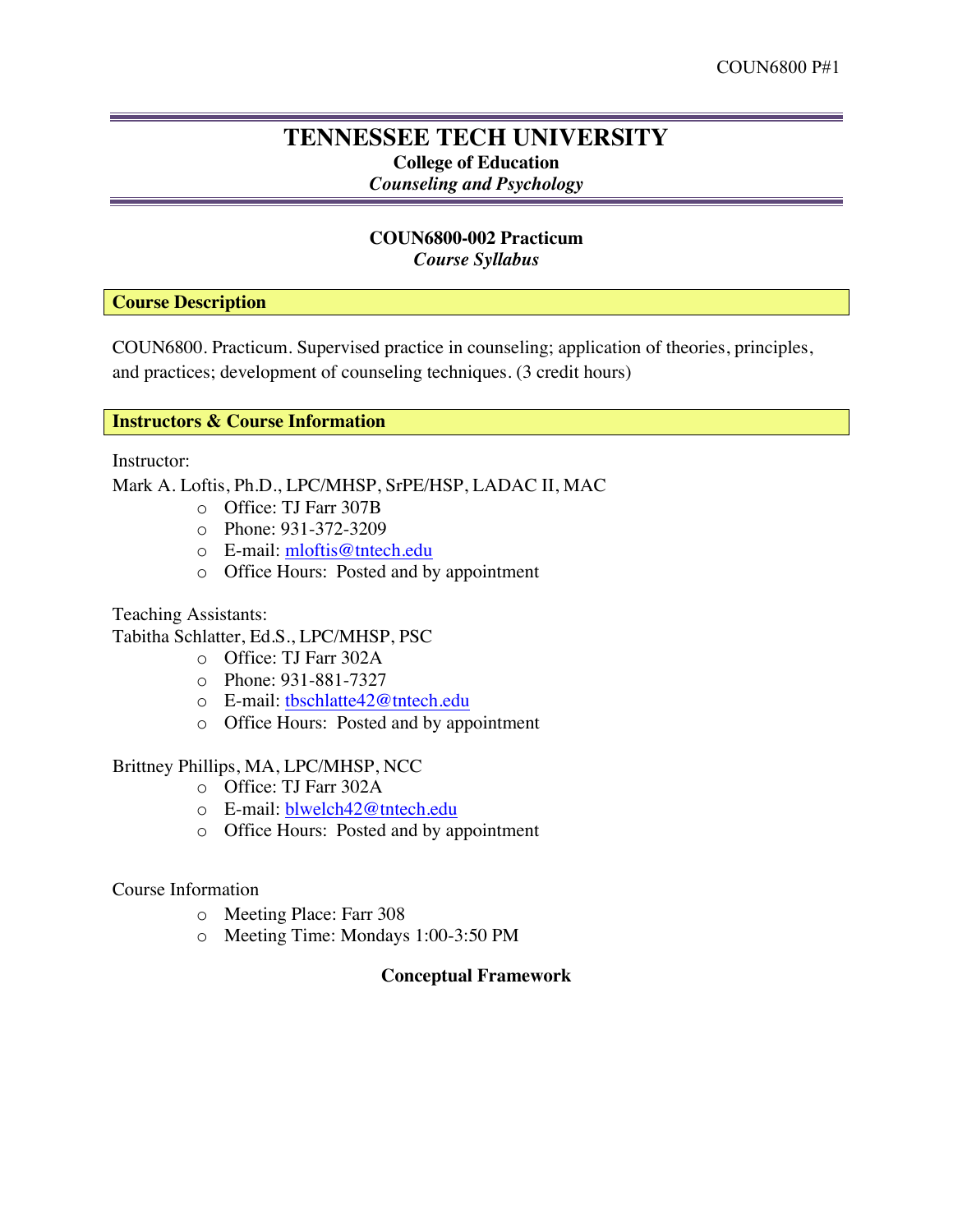

# **Conceptual Framework Statement**

Prepare effective, engaging professionals through clinically rich, evidence-based programs with a network of mutually beneficial partnerships.

# **Table of Contents**

| $\label{eq:2} \underline{COURSE~SYLLABUS} \,\, \underline{} \,\, \underline{} \,\, \underline{} \,\, \underline{} \,\, \underline{} \,\, \underline{} \,\, \underline{} \,\, \underline{} \,\, \underline{} \,\, \underline{} \,\, \underline{} \,\, \underline{} \,\, \underline{} \,\, \underline{} \,\, \underline{} \,\, \underline{} \,\, \underline{} \,\, \underline{} \,\, \underline{} \,\, \underline{} \,\, \underline{} \,\, \underline{} \,\, \underline{} \,\, \underline{} \,\, \underline{}$ |
|--------------------------------------------------------------------------------------------------------------------------------------------------------------------------------------------------------------------------------------------------------------------------------------------------------------------------------------------------------------------------------------------------------------------------------------------------------------------------------------------------------------|
|                                                                                                                                                                                                                                                                                                                                                                                                                                                                                                              |
|                                                                                                                                                                                                                                                                                                                                                                                                                                                                                                              |
|                                                                                                                                                                                                                                                                                                                                                                                                                                                                                                              |
|                                                                                                                                                                                                                                                                                                                                                                                                                                                                                                              |
|                                                                                                                                                                                                                                                                                                                                                                                                                                                                                                              |
|                                                                                                                                                                                                                                                                                                                                                                                                                                                                                                              |
|                                                                                                                                                                                                                                                                                                                                                                                                                                                                                                              |
|                                                                                                                                                                                                                                                                                                                                                                                                                                                                                                              |
|                                                                                                                                                                                                                                                                                                                                                                                                                                                                                                              |
|                                                                                                                                                                                                                                                                                                                                                                                                                                                                                                              |
|                                                                                                                                                                                                                                                                                                                                                                                                                                                                                                              |
|                                                                                                                                                                                                                                                                                                                                                                                                                                                                                                              |
|                                                                                                                                                                                                                                                                                                                                                                                                                                                                                                              |
|                                                                                                                                                                                                                                                                                                                                                                                                                                                                                                              |
|                                                                                                                                                                                                                                                                                                                                                                                                                                                                                                              |
|                                                                                                                                                                                                                                                                                                                                                                                                                                                                                                              |
|                                                                                                                                                                                                                                                                                                                                                                                                                                                                                                              |
|                                                                                                                                                                                                                                                                                                                                                                                                                                                                                                              |
| IDEA ESSENTIAL AND IMPORTANT LEARNING OBJECTIVES ASSOCIATED TO THIS                                                                                                                                                                                                                                                                                                                                                                                                                                          |
|                                                                                                                                                                                                                                                                                                                                                                                                                                                                                                              |
|                                                                                                                                                                                                                                                                                                                                                                                                                                                                                                              |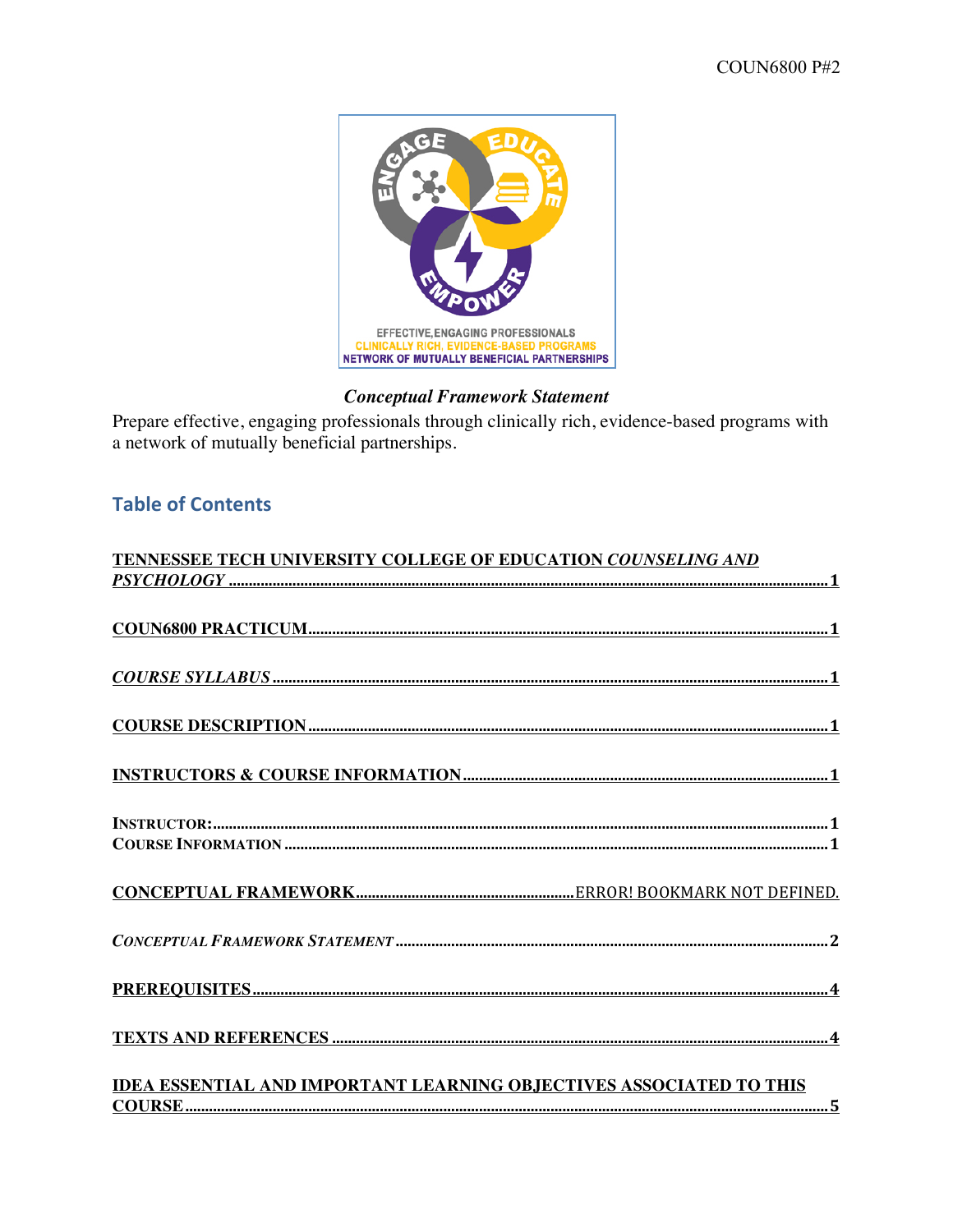| E. IDENTIFY A PRACTICUM COUNSELING SITE AND PERFORM IN A PROFESSIONAL MANNER 13 |  |
|---------------------------------------------------------------------------------|--|
|                                                                                 |  |
|                                                                                 |  |
|                                                                                 |  |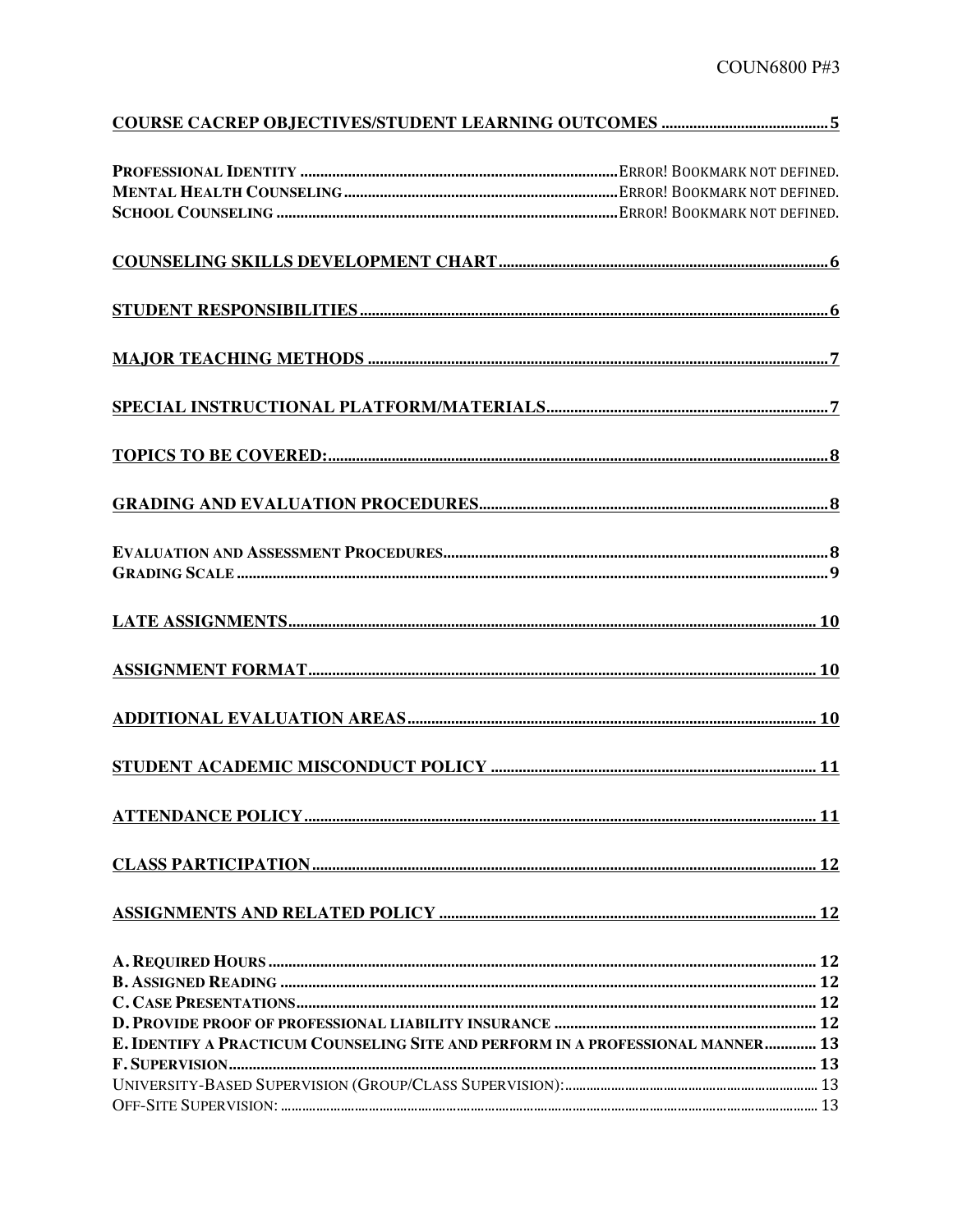# **Prerequisites**

COUN 6300, COUN 6360, & COUN 6362 (COUN 6320: co-requisite)

#### **Texts and References**

**Required:** Erford, B.T. (2021). *45 Techniques every counselor should know* (*3rd ed*.) • ISBN-13: 9780137412129

# **Required:** *Tk20 Data Assessment Software.*

TTU's College of Education uses Tk20, a comprehensive data and reporting system to improve our processes, manage candidate transition points, and track key assessments in program coursework. All students, regardless of affiliated major and college, enrolled in courses requiring Tk20 must purchase an account and submit the appropriate coursework. Failure to purchase Tk20 can result in a zero for Tk20 assignments and/or final course grade reduced a full letter. The one-time-only system cost is \$133.33 at the university bookstore, and your account is valid for seven years. You will be asked to access Tk20 for a variety of tasks, including coursework, advisement, field/clinical experiences, portfolios, and key program assessments. See our website for more details: Tk20 Website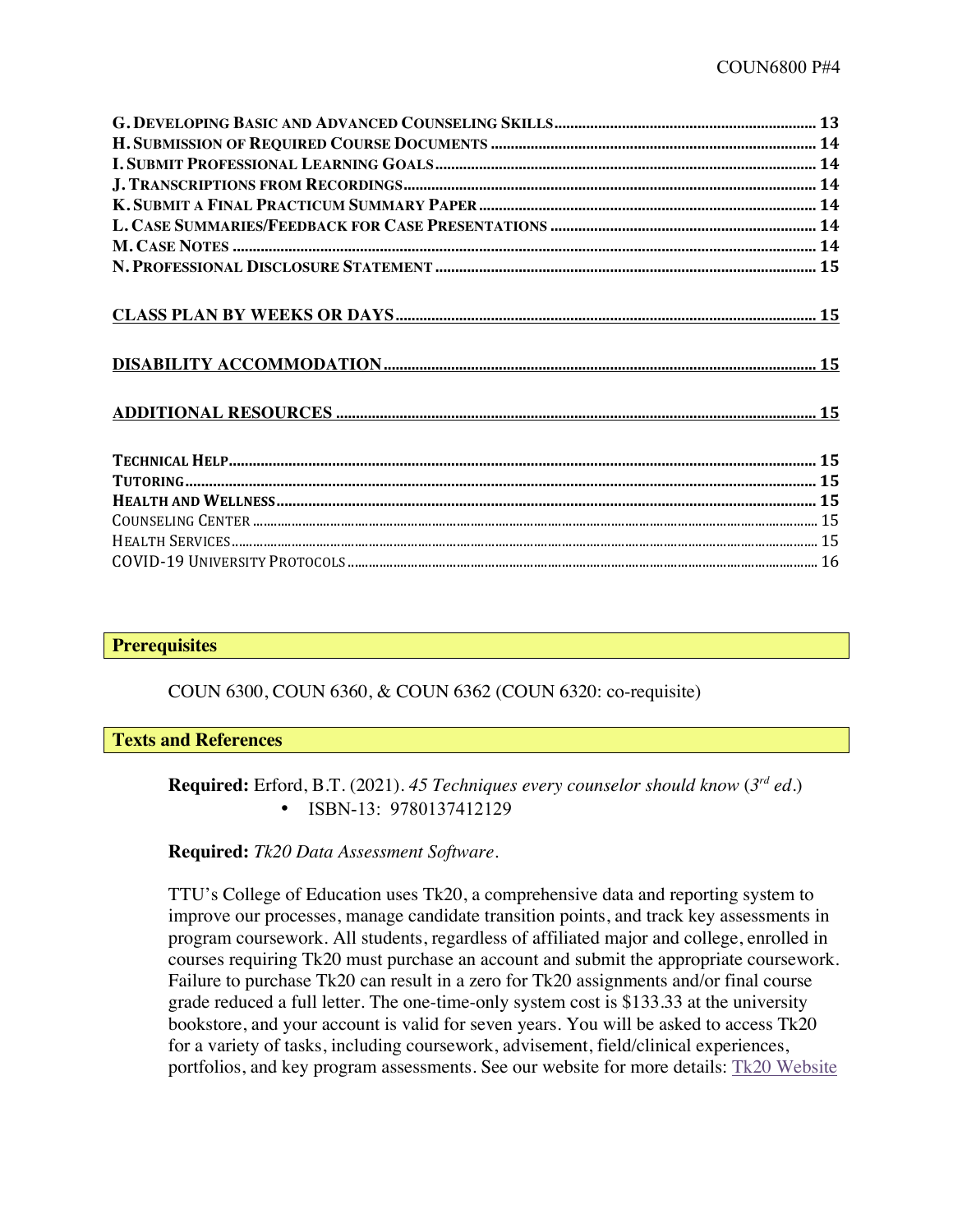# **Supplemental Text:**

o American Psychological Association. (2009). *Publication manual of the American Psychological Association* (6th ed.). Washington, DC: Author.

# **Assigned Readings:**

o All assigned readings are outlined on the Course Calendar of this syllabus.

# **Additional Assigned Readings:**

o Any additional readings will be available in electric format on iLearn.

# **IDEA Essential and Important Learning Objectives Associated to this Course**

- 1. Learning to apply course material (to improve thinking, problems solving, and decisions)
- 2. Developing specific skills, competencies, and points of view needed by professionals in the field most closely related to this course.

# **Course CACREP Objectives/Student Learning Outcomes**

| <b>Standard</b>                                                                                                                 | <b>Content/Reading</b>                                                                 | <b>Formative</b><br><b>Assessment</b>                                                          | <b>Summative</b><br><b>Assessment</b>                     |
|---------------------------------------------------------------------------------------------------------------------------------|----------------------------------------------------------------------------------------|------------------------------------------------------------------------------------------------|-----------------------------------------------------------|
| <b>Professional Identity</b>                                                                                                    |                                                                                        |                                                                                                |                                                           |
| <b>Section 2 F.5.f.</b><br>counselor characteristics and<br>behaviors that influence the<br>counseling process                  | Erford, B.T. (2021).<br>45 Techniques every<br>counselor should<br>know $(3^{rd}$ ed.) | Site Evaluations,<br>CCS-R / ASSC,<br>Video Portfolio                                          | Final CCS-R /<br><b>ASSC</b> evaluation<br>of Recording 3 |
| Section 2 F.5.g.<br>essential interviewing,<br>counseling, and case<br>conceptualization skills                                 | Erford, B.T. (2021).<br>45 Techniques every<br>counselor should<br>know $(3^{rd}$ ed.) | Site Evaluations,<br>CCS-R / ASSC,<br>Video Portfolio                                          | Final CCS-R /<br><b>ASSC</b> evaluation<br>of Recording 3 |
| <b>Mental Health Counseling</b>                                                                                                 |                                                                                        |                                                                                                |                                                           |
| Section 5 C.3.b.<br>techniques and interventions<br>for prevention and treatment<br>of a broad range of mental<br>health issues | Erford, B.T. (2021).<br>45 Techniques every<br>counselor should<br>know $(3^{rd}$ ed.) | Self-Assessment,<br>Group<br>Supervision, Non-<br>direct/Direct<br>hours, Site<br>observations | Final CCS-R<br>evaluation of<br>Recording 3               |
| <b>School Counseling</b>                                                                                                        |                                                                                        |                                                                                                |                                                           |
| Section 5 G.3.f.<br>techniques of personal/social<br>counseling in school settings                                              | Erford, B.T. (2021).<br>45 Techniques every<br>counselor should<br>know $(3^{rd}$ ed.) | Self-Assessment,<br>Group<br>Supervision, Non-<br>direct/Direct<br>hours, Site<br>Observations | Final ASSC<br>evaluation of<br>Recording 3                |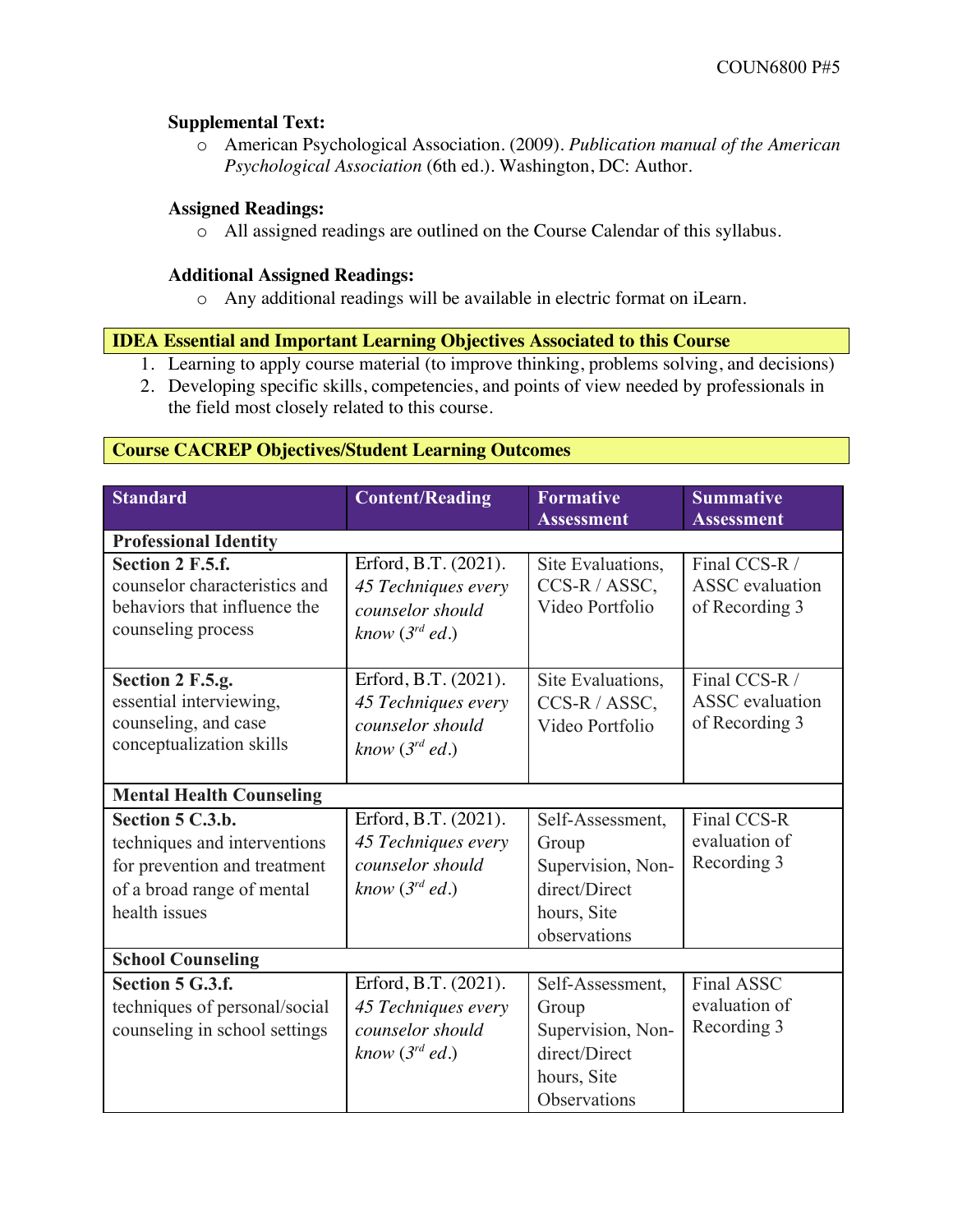| <b>Section 5 G.3.h</b>           | Erford, B.T. $(2021)$ . | Self-Assessment,  | Final ASSC    |
|----------------------------------|-------------------------|-------------------|---------------|
| skills to critically examine the | 45 Techniques every     | Group             | evaluation of |
| connections between social,      | counselor should        | Supervision, Non- | Recording 3   |
| familial, emotional, and         | know $(3^{rd}$ ed.)     | direct/Direct     |               |
| behavior problems and            |                         | hours, Site       |               |
| academic achievement             |                         | Observations      |               |



Tier 1: Counseling Skills (COUN 6360): Learning the basic counseling skills for helping through role-plays.

Tier 2: Practicum (COUN 6800): Learning how to implement counseling techniques with real clients primarily through shadowing professionals. In addition, practicum includes faculty and on-site supervision.

Tier 3: Internship I & II (COUN 6820 & 6821): Performing counseling techniques with real clients under faculty and on-site supervision.

# **Student Responsibilities**

The following dispositions summarize the responsibilities accepted by the student participating in this course. Counseling and Psychology Graduate Program Information

- 1. **Scholarship** (mastery in coursework and competency in application)
- 2. **Responsibility** (acceptance of ownership of personal, academic, and professional development and behavior)
- 3. **Respect for Diversity** (recognition of the needs and values of individuals)
- 4. **Effective Communication** (ability to communicate clearly verbally and in writing, and to accept new ideas and constructive feedback)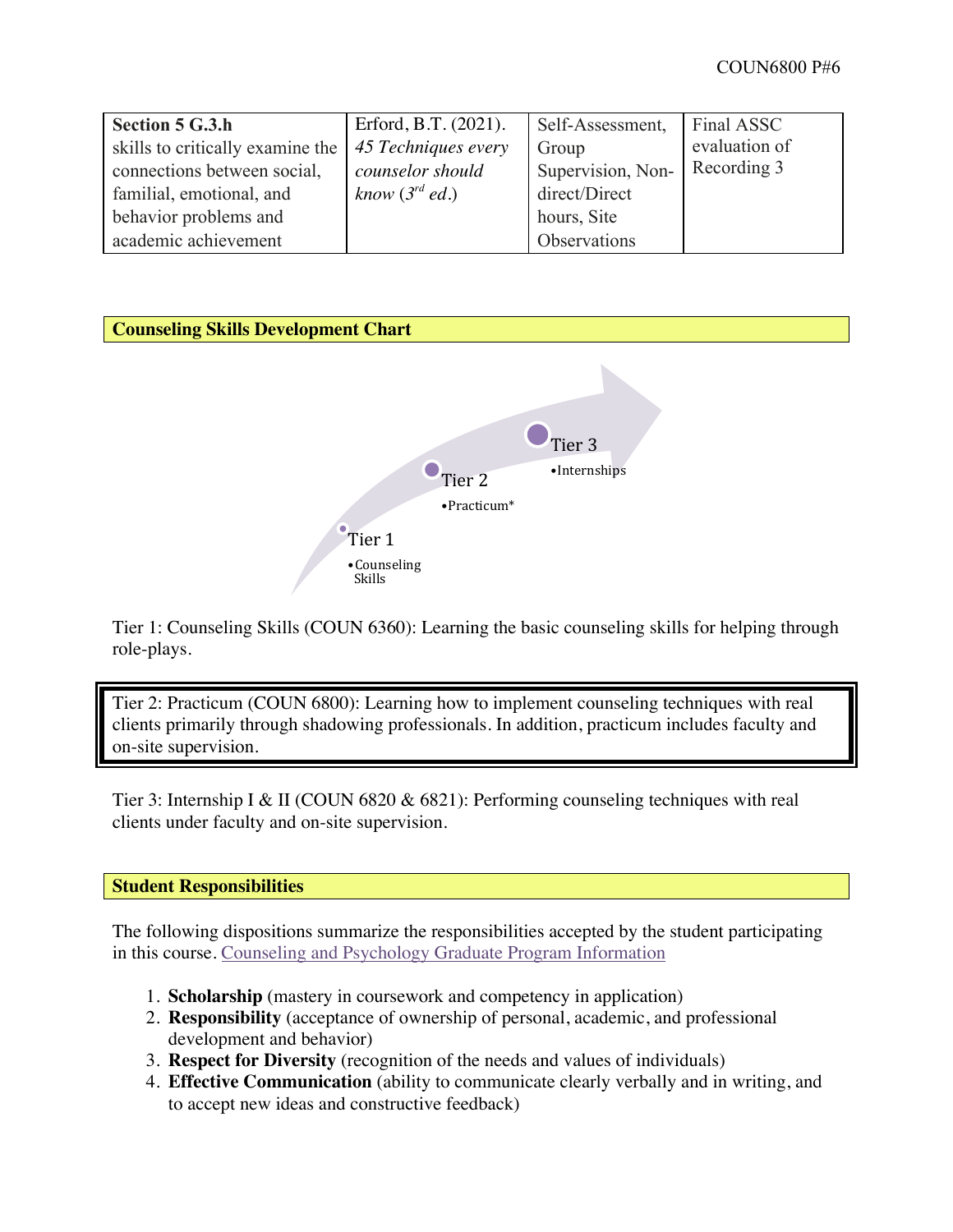- 5. **Reflection** (ability to assess one's own decision-making process and recognize consequences of behavior)
- 6. **Professional Behavior** (recognition of ethical, legal, and professional standards of conduct)
- 7. **Critical Thinking** (capability for critical thinking and real world problem-solving)

Furthermore, the following statements are responsibilities accepted by the student participating in this course. Class responsibilities include:

- Students are expected to protect their clients at all times: their privacy, confidence, time, etc.
- Students are expected to be on time, attend all classes and complete all course assignments within specified time frames (group, triadic, individual supervision).
- Students will be evaluated on their counseling performance, as well as their ability to engage actively and authentically, via self-reflection and self-awareness. We will, after all, ask at least this much from our clients!
- Students are to interact with classmates, community professionals, clients, and instructors in a manner that reflects the highest level of integrity and respect. This includes appropriate dress, arriving on time, maintaining confidentiality, and supporting critical thinking and mutual learning.
- Students will engage in introspective learning (i.e., learning about self within the context of group dynamics) in addition to academic study.
- Students must complete all responsibilities assigned within the specified time frame.
- Students are expected to complete reading assignments before the day these assignments will be discussed in class.

# **Major Teaching Methods**

Instruction will consist of lecture, demonstration, role-play, group participation, small reflection and writing assignments, and supervised feedback.

# **Special Instructional Platform/Materials**

#### **Instructional Materials**

- A. iLearn
- B. laptop/computer

# **Instructional Strategies**

- Students will complete reading assignments, writing assignments, they will observe each other's videos of counseling sessions, and they will complete feedback forms on their counseling skills.
- The students will complete outside research regarding specific issues their clients bring to the counseling setting.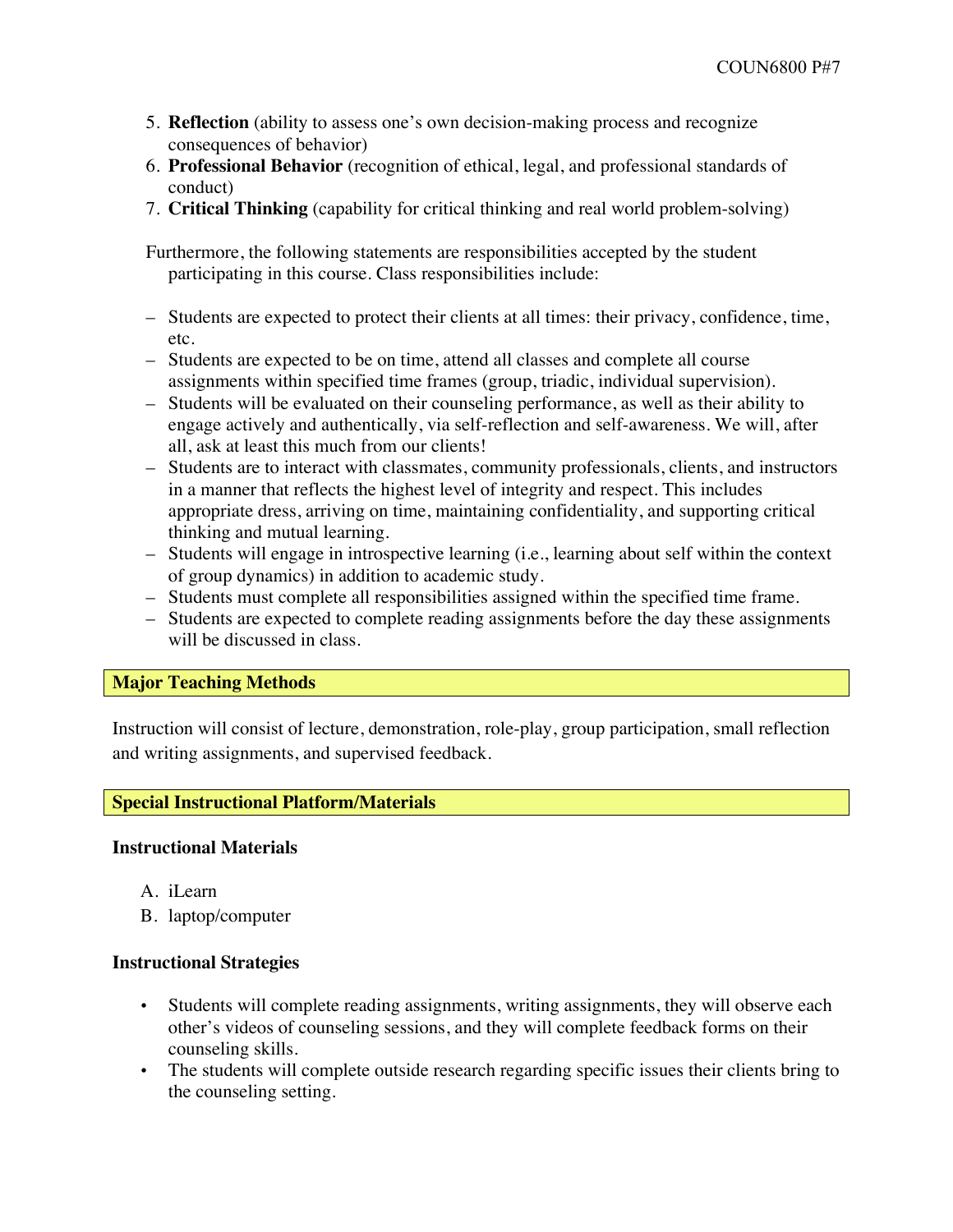- The students will videotape sessions with real clients from their practicum sites.
- Students will demonstrate appropriate counseling skills.

Topics to Be Covered:

- A. Practicum Site Experience
- B. Practicum Supervision
- C. Case Presentations
- D. Counseling Skills
- E. Application of Counseling Theories
- F. Professionalism in the Helping Professions
- G. Documentation and Organization

# **Grading and Evaluation Procedures**

The following assessment procedures will be used to evaluate students' knowledge of the course.

#### **Evaluation and Assessment Procedures**

All course requirements including counseling skills demonstrated on videotapes, the evaluation of the site supervisor, and evaluations of the faculty instructor will be used to determine candidate achievement. Students will be evaluated with the supervision forms included at the end of the syllabus. These forms are to be printed and maintained by the students and submitted to supervisors and faculty on the dates listed on the course calendar. Students will not receive a passing grade without completing the Pass/Fail Assignments.

| <b>Category</b>                    | <b>Assignment</b>                                | Percentage     | <b>Overall</b><br>Category<br>Weight |
|------------------------------------|--------------------------------------------------|----------------|--------------------------------------|
|                                    | Case Feedbacks to Peers                          | *Pass/Fail     |                                      |
|                                    | <b>Openness to Feedback</b>                      | *Pass/Fail     |                                      |
| Professionalism $&$<br>Disposition | Professionalism at Practicum Site &<br>On Campus | *Pass/Fail     |                                      |
|                                    | Submission of Paperwork                          | *Pass/Fail     |                                      |
|                                    | <b>Assigned Readings</b>                         | *Pass/Fail     |                                      |
|                                    | CCS-R / ASSC of Recording 1                      | 10             |                                      |
| Case Study 1                       | Transcription 1                                  | 8              | 20%                                  |
|                                    | Session Note 1                                   | $\overline{2}$ |                                      |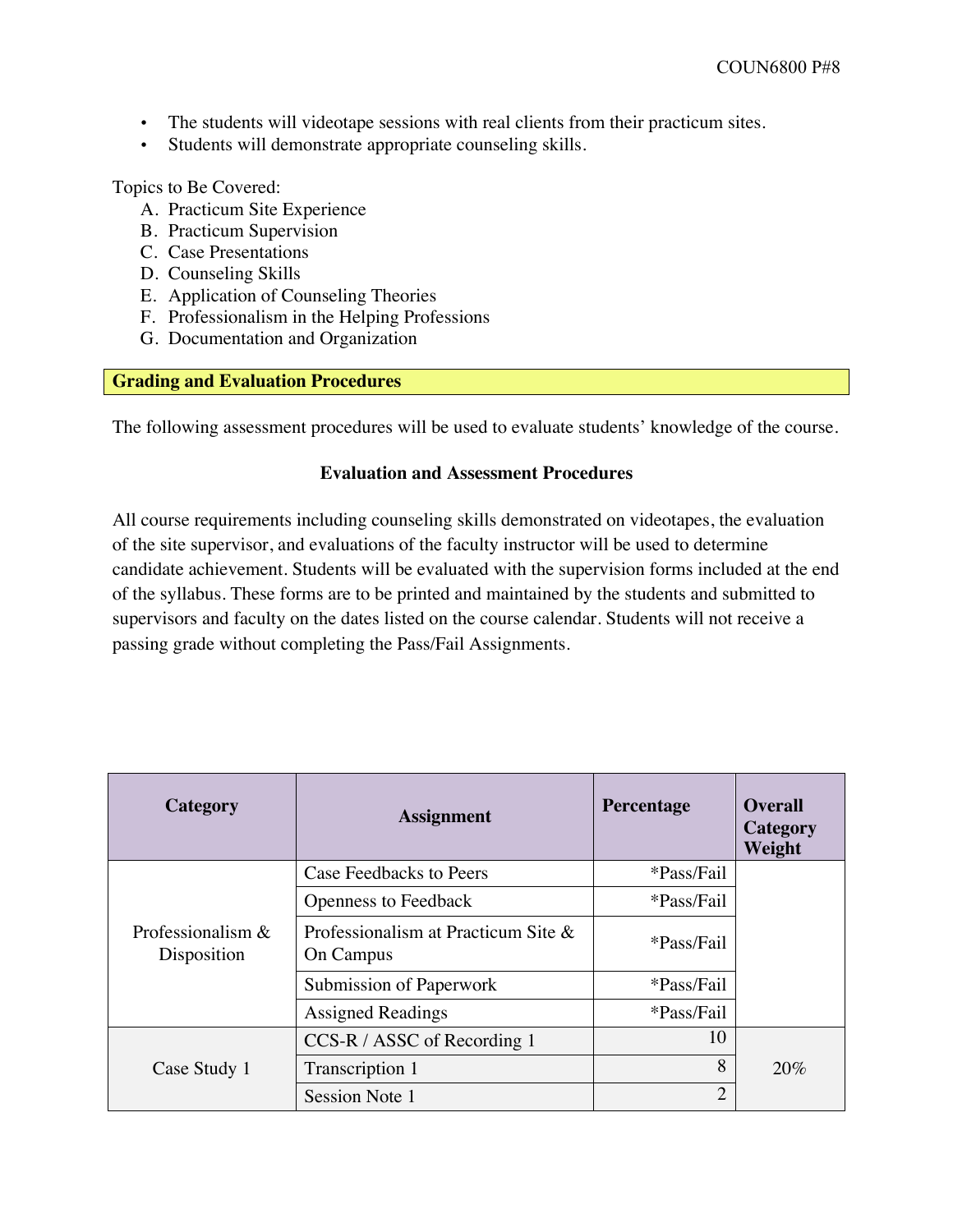|                          |                                      | <b>Total</b>   | $100\%$ |
|--------------------------|--------------------------------------|----------------|---------|
| <b>Learning Outcomes</b> | <b>Final Practicum Summary Paper</b> | $5\%$          |         |
|                          | Learning Goals for the Semester      | $5\%$          | 10%     |
|                          | Session Note 3                       | $\overline{2}$ |         |
| Case Study 3             | Transcription 3                      | 8              | 45%     |
|                          | CCS-R / ASSC of Recording 3          | 35             |         |
|                          | Session Note 2                       | $\overline{2}$ |         |
| Case Study 2             | Transcription 2                      | 8              | 25%     |
|                          | $CCS-R / ASSC$ of Recording 2        | 15             |         |

All course requirements will be used to determine candidate's achievement of the course objectives listed under section "assignments and related policy" of this syllabus. All required assignments would be given a specific grade. Note that all assignments are required to complete this course. Final course grades will incorporate the grading system as follows:

# **Grading Scale**

| A | $93 - 100$ |
|---|------------|
| B | $85 - 92$  |
| Ċ | $77 - 84$  |
| D | $69 - 76$  |
| F | <68        |

A grade of an A or B demonstrates Competency Skills level, while any grade C and below does not. In addition, a grade of an "I" is given only when a valid rationale for such a grade is presented and terms for completion of the course are agreed upon.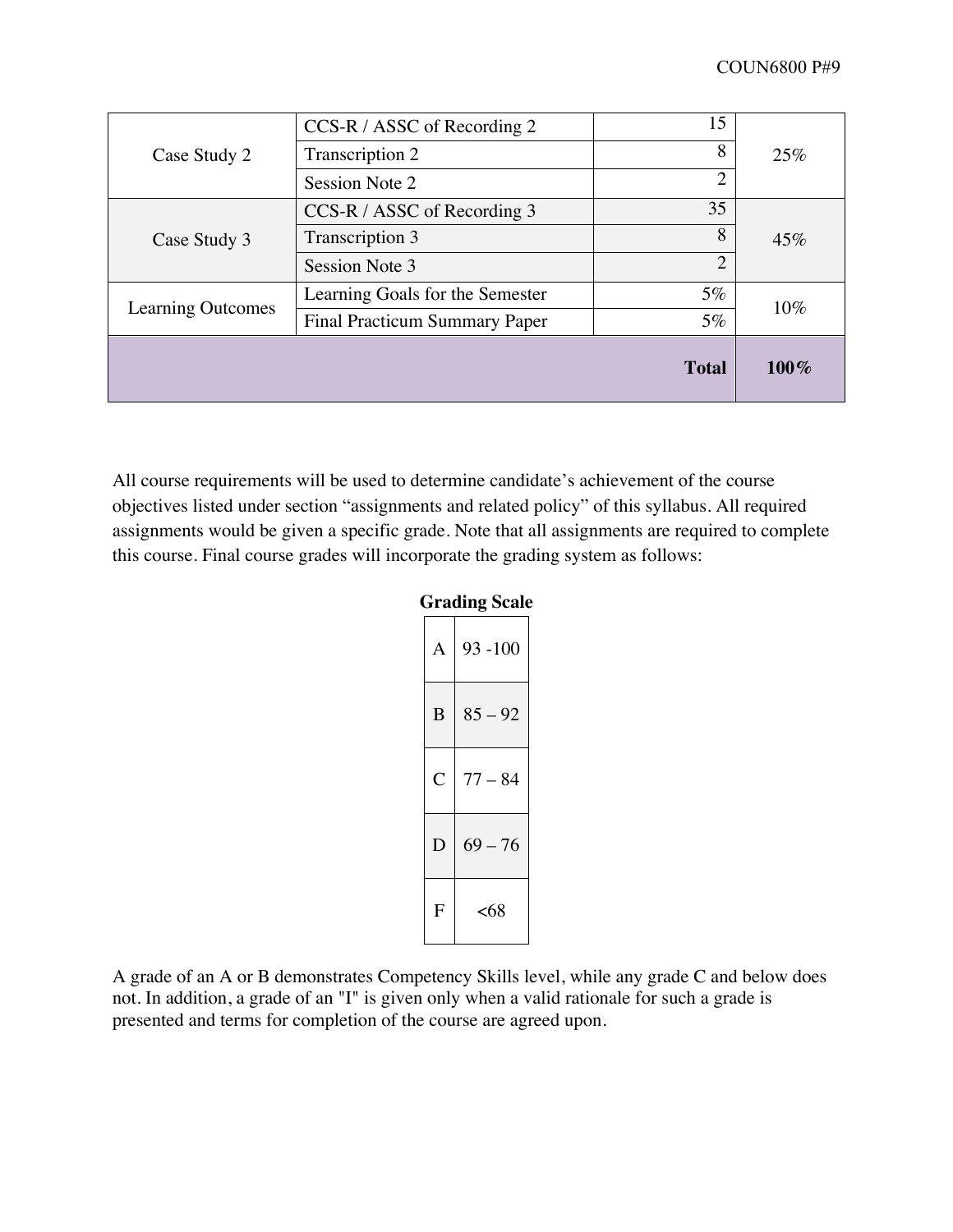**Late Assignments**

All submitted work is final. Your submissions should reflect your best professional effort. **All assignments should be completed on or before the announced due date.** Ten percent will be deducted from an assignment when it is late. After one week, assignments will be accepted by the discretion of the professor. It is the student's responsibility to ensure assignments are submitted on time. All submitted work is final. Your submissions should reflect your best professional effort.

**Assignment Format**

ALL assignments should be typed, double-spaced, 12-point Times New Roman font, and adhere to APA guidelines (APA Publication Manual, 6th ed.). Assignments not meeting these minimum standards will be returned and counted as late.

#### **Additional Evaluation Areas**

This course emphasizes the development of essential fundamental counseling skills and professional behavior common, to a varying extent, to all counseling approaches. The skills and professional behaviors emphasized in this class are crucial to establishing and developing effective counseling relationships and professionalism. This focus is supported by research that continuously documents that effective counseling relationships are the most significant element of effective counseling. Thus, the primary evaluation of candidate performance in this course is videotapes of candidate counseling sessions in which students demonstrate the essential skills and professionalism necessary for effective counseling relationships and employment in the helping professions.

Students should also understand that developing the skills in this course is personally demanding and that their emotional stability will influence their ability to perform effectively and, thus, their success in this course. Below is a clarification of specific areas that may cause supervisors and course instructors concern during this training experience. Be clear that deficiencies in either area may result in not passing or being removed from this class. In addition, issues in either area may also initiate the candidate disposition process using the Student Development and Retention Policy.

- **Professional Behavior -** The practicum-internship series is meant to simulate real employment in the mental health profession. The on-site supervisor or the agency director is the management in this experience. It is imperative, therefore, for the student to behave, dress, speak, act or react in a professional manner at all times. The student must also meet the policy and procedure requirements of the agency.
- **Impairment** It is feasible that some form of impairment may surface during the course of the practicum-internship experience. If impairment is identified by either supervisor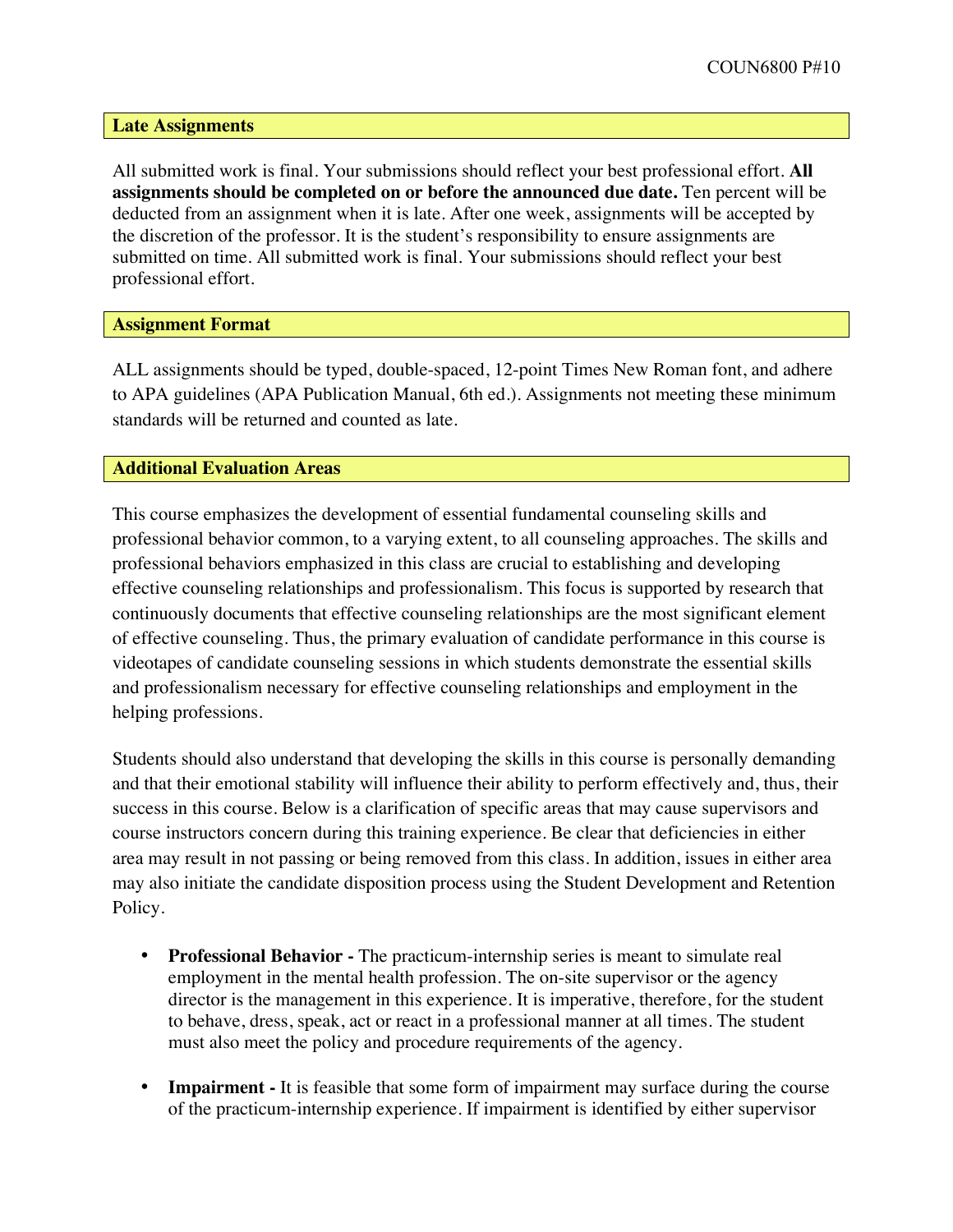and communicated to the other, it will be brought to the student's attention. At that time, a plan for remediation using the Student Development and Retention Policy will be put into effect. A definition of impairment is offered by the following:

- § Overholser and Fine indicate that impairment is evaluated in five areas: A serious deficit in any of the following:
	- 1. Factual knowledge
	- 2. Generic clinical skills
	- 3. Orientation-specific technical skills
	- 4. Clinical judgment
	- 5. Interpersonal attributes
- Below is an operationalized definition of impairment for interpersonal attributes offered by Frame and Steven-Smith:
	- 1. Not being open, flexible, positive and cooperative
	- 2. Not willing to accept and use feedback
	- 3. Not aware of impact on others

4. Not demonstrating an ability to deal with conflict, accept personal responsibility and express feelings effectively and appropriately.

#### **Student Academic Misconduct Policy**

Maintaining high standards of academic integrity in every class at Tennessee Tech is critical to the reputation of Tennessee Tech, its students, alumni, and the employers of Tennessee Tech graduates. The student academic misconduct policy describes the definitions of academic misconduct and policies and procedures for addressing academic misconduct at Tennessee Tech. For details, view Tennessee Tech's policy 217 - student academic misconduct at policy central.

#### **Attendance Policy**

Attendance to, arriving on time for, preparation for, and participation in scheduled classes is required. There are no excused absences, as this class requires a high level of participation from students. Should a student miss more than one (1) class, then the Candidate will be dropped from the course and receive a failing grade at the instructor's discretion. As arriving late or leaving early is a disruption to the entire class, I would ask that all students inform the class members and me should leaving early or arriving late for class be necessary. Habitually leaving early or arriving late will result in failure of the course.

Much of the course requirements take place at the clinical site in the form of actual counseling sessions and related clinical responsibilities. Students are expected to arrive to the site, appointments, meetings, and other scheduled events on time with professional punctuality and preparation. Failure to meet this expectation will result in failure of the course and possible remediation or student retention.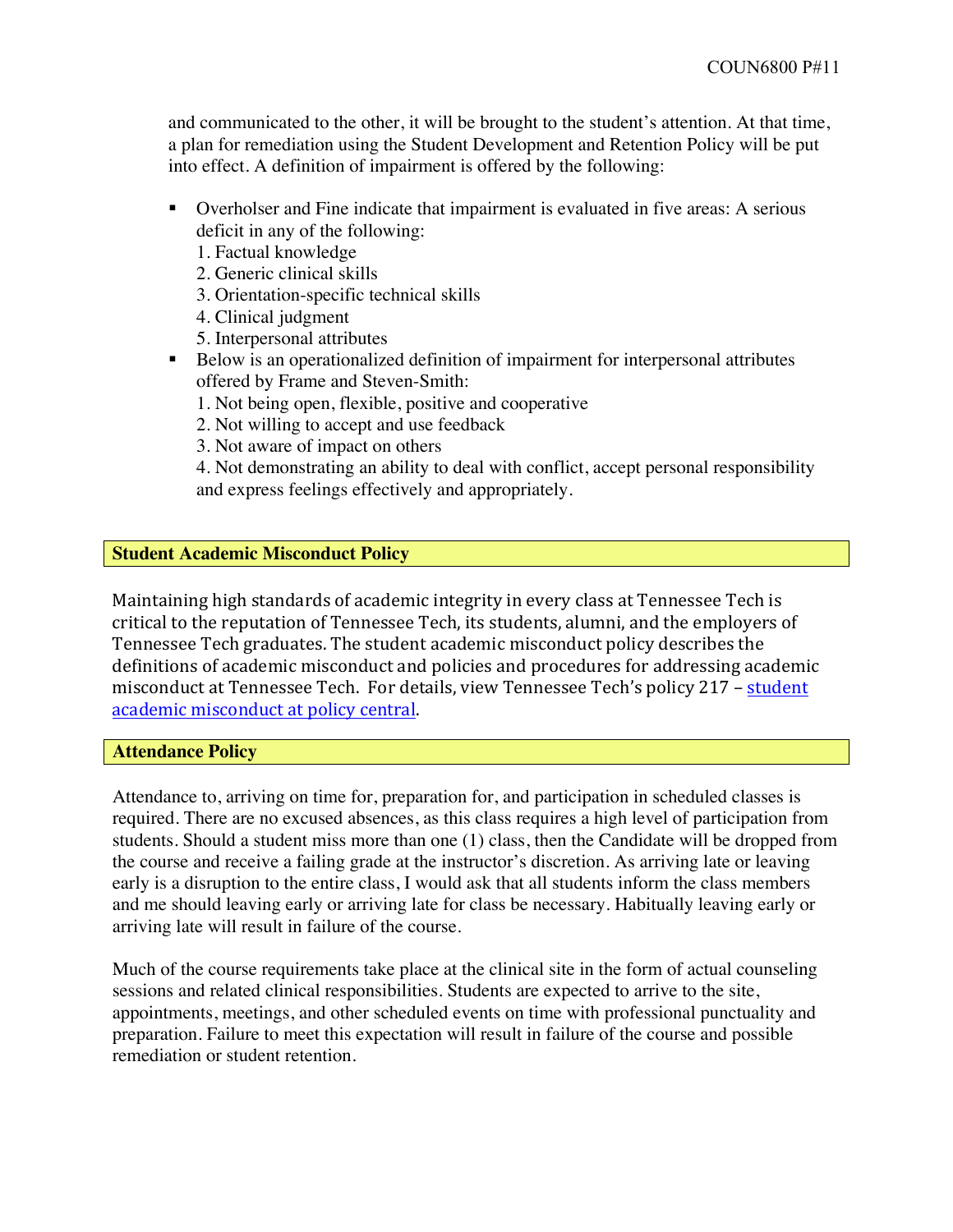#### **Class Participation**

Participation in class is essential to the value of the learning experience within this course. A candidate's grade may be affected negatively by low participation.

Assignments and Related Policy

Assignments will be submitted on ilearn and the Tk20 data assessment software. The following assignments are how students will be assessed for knowledge.

# **A. Required Hours**

| <b>Hours Category</b>                                                                                                                                                                                                                                                                          | <b>Minimum Required</b><br><b>Hours</b> |
|------------------------------------------------------------------------------------------------------------------------------------------------------------------------------------------------------------------------------------------------------------------------------------------------|-----------------------------------------|
| Direct Service – Interaction with clients that includes the application of<br>counseling, consultation, or human development skills.                                                                                                                                                           | 40                                      |
| Indirect Service – Interaction at the practicum site not working directly<br>with clients. These include but are not limited to answering phones,<br>filing, and other clerical duties.                                                                                                        | 60                                      |
| Overall Hours – All hours completed on site performing various duties<br>related to counseling (ex. Client note and report writing, outreach,<br>administrative tasks, supervision). The 40 direct hours and 60 indirect<br>hours required above are included in the 100 total required hours. | 100                                     |

# **B. Assigned Reading**

Students are expected to complete all reading assignments per the Course Schedule.

# **C. Case Presentations**

Students are expected to present three (3) counseling cases to the class over the semester. This presentation should include at least a twenty-minute recording, introduced using the Practicum Case Summary format posted on iLearn and included at the end of the syllabus. On the day of the presentation, the candidate is expected to submit a typed Practicum Case Summary and a Case Note to the instructor. The presenter should bring a blank copy of the Case Feedback form for each classmate to complete on his or her presentation. Following the video presentation, these forms will be returned to the candidate along with feedback from the instructor.

Students will sign up for presentations within the first few weeks of the course. If a conflict arises with a presentation time, students are permitted to change slots with another student, but they must inform the instructor about these changes prior to the class.

Students failing to complete the three presentations in the described format will receive a failing grade for the course. The final case conceptualization will be used to determine if the candidate possess the necessary skills to pass the course.

# **D. Provide proof of professional liability insurance**

Students will provide evidence that they have professional liability insurance.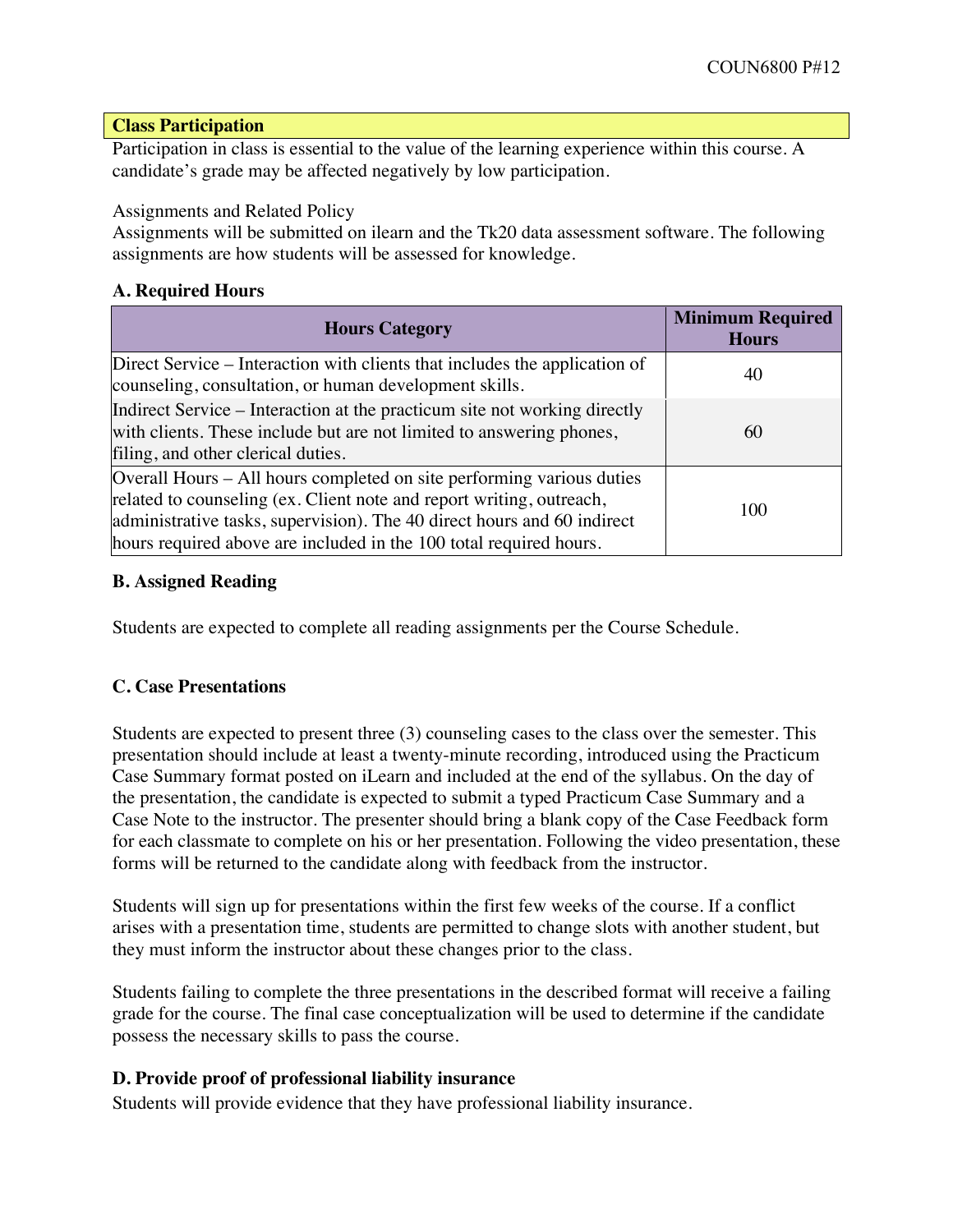# **E. Identify a Practicum Counseling Site and perform in a professional manner**

The practicum student is required to identify (in consultation with his/her advisor and university supervisor) a practicum site for performing the counseling duties relevant to the setting (i.e., school, community). Prior to or early in the semester, the student is required to arrange an initial on-site meeting with him/herself and the on-site supervisor(s), as well as submit a Practicum Site Agreement. It is hoped that this site may work into an internship site for the subsequent semester.

The practicum student will perform in a professional manner adhering to ACA ethical standards, acting in a professional manner with site professionals as well as TTU faculty, and taking appropriate responsibility for his/her learning goals.

# **F. Supervision**

Supervision will occur both on-site and on-campus, and will consist of both group and individual formats.

University-Based Supervision (Group/Class Supervision):

o Students shall participate in a minimum of one and one-half hours of group supervision per week with a Practicum instructor, during the Practicum class session. The faculty instructor will meet with students weekly in a small group setting on the day of the class. The purpose of this group supervision is to discuss cases, practice techniques, discuss ethical issues, and generally serve as a forum for your development as a counselor.

# Off-Site Supervision:

o Individual Supervision: Students shall receive a minimum of one hour of uninterrupted supervision per week with their designated field placement Site Supervisor. This supervisor will communicate directly with the faculty instructor concerning candidate performance at the site. The on-site supervisor will also provide ongoing evaluation of candidate performance as a counseling internship student via evaluation forms that Students will provide and discuss with the on-site supervisor.

# *Students should note that both the practicum work and supervision are required to complete the course and earn the 3 educational credits toward the graduate degree.*

# **G. Developing Basic and Advanced Counseling Skills**

Students will be rated on basic and advanced counseling skills performance using the Counseling Competencies Scale - Revised (CCS-R / ASSC-R). The Faculty Supervisor and On-Site Supervisor will use these assessments at the end of the semester. In order to pass the practicum class, at the end of semester evaluation, students must demonstrate competencies. Students must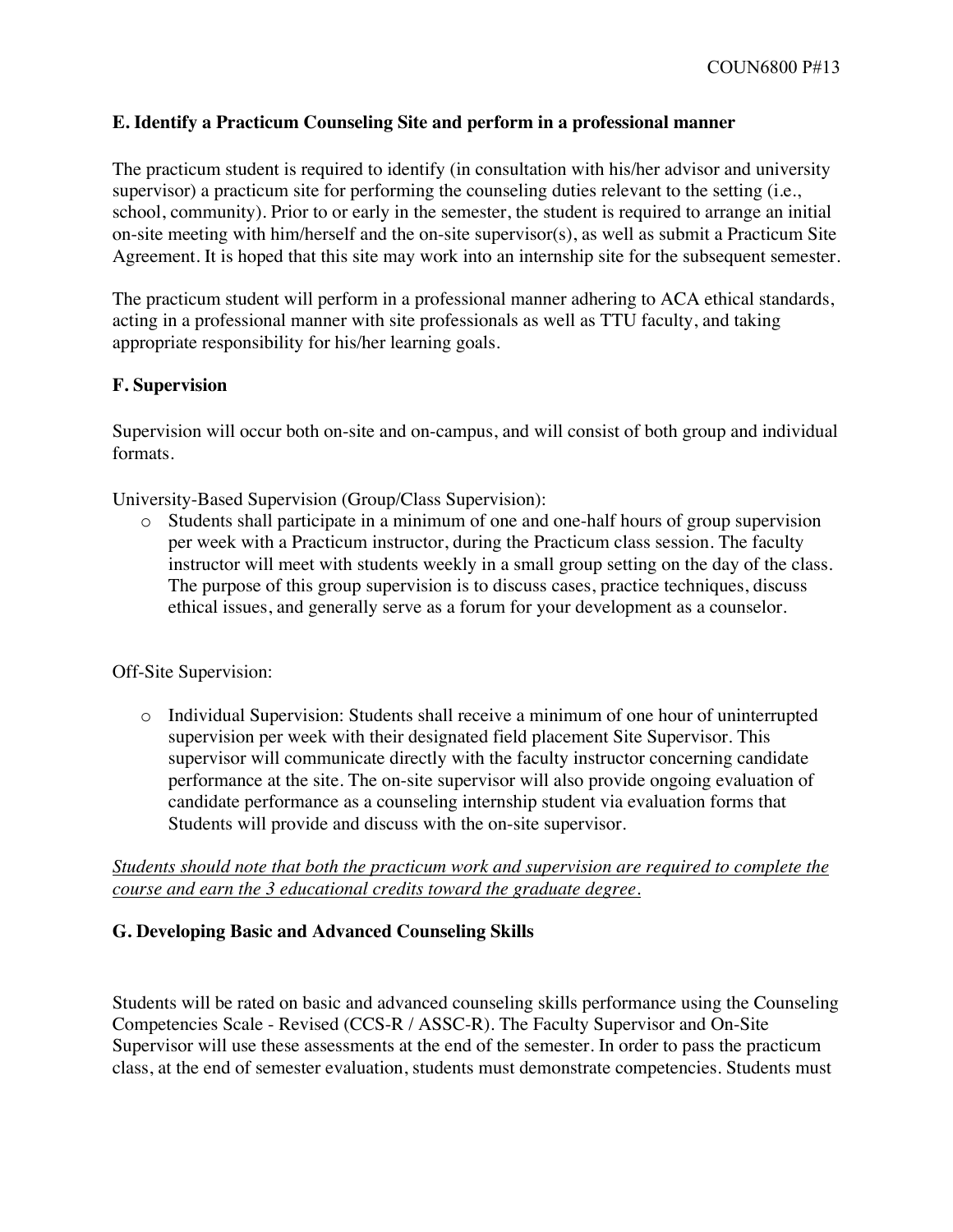also receive at least a B on their final case presentation to receive a passing grade in the class and proceed into Internship.

# **H. Submission of Required Course Documents**

Students are encouraged to make a duplicate file of these records to maintain a complete academic history for licensure purposes.

In addition to the mid-term and end of semester forms, each week students are required to turn in a Weekly Counseling Log signed by their site supervisor. An automatic adding version of this form will be available on iLearn.

# **I. Submit Professional Learning Goals**

The practicum student will be required to identify and submit professional learning goals for the course. The assignment should include what goals you have for this course, and in particular, what goals you have for your time at the practicum site. Furthermore, the assignment should discuss what skills you would like to further develop and how you will utilize this course to meet those goals (minimum of 2 pages/maximum of 4 pages).

# **J. Transcriptions from Recordings**

A transcript of 20 minutes of your three recorded counseling sessions will be included with each presentation. Students will transcribe the skills used in the session. This will be put on iLearn in the drop box for transcripts.

# **K. Submit a Final Practicum Summary Paper**

The practicum student will submit a final summary paper (minimum of 3 pages) of his/her practicum experience discussing goals met in practicum and set for internship, identifying the professional and counseling issues addressed, what the student learned about him/herself and evaluation of self-care. **This is due at the end of Practicum.**

# **L. Case Summaries/Feedback for Case Presentations**

Students will be required to complete case summaries on their case presentations (form found at the end of the syllabus). In addition, students are required to provide constructive feedback from the case presentations provided by the peers (form found at the end of the syllabus).

# **M. Case Notes**

Students will submit a case note for each client that they worked with in the video recording. Students will utilize the CAP format for taking notes.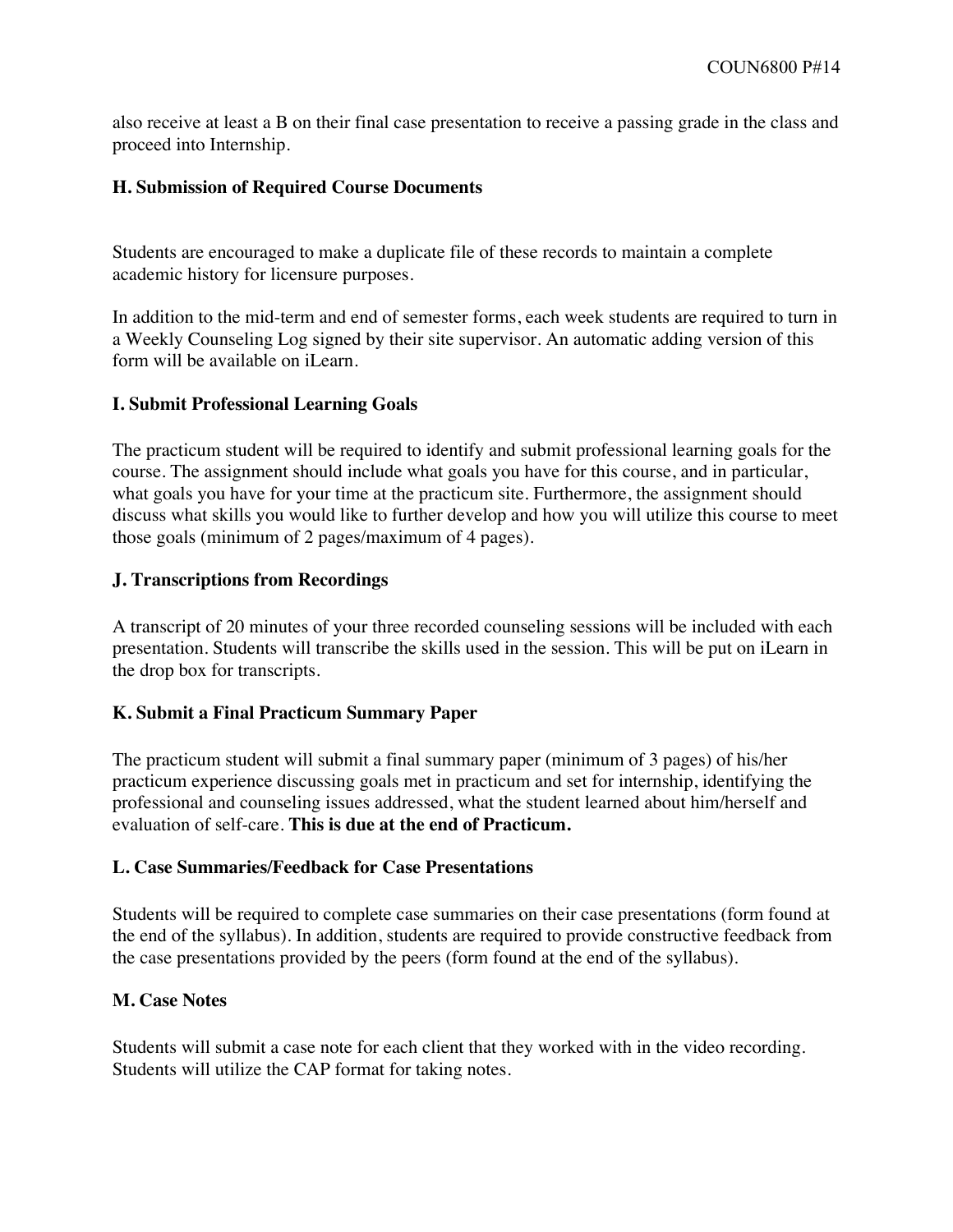#### **N. Professional Disclosure Statement**

Students will create a professional disclosure statement to be used in the informed consent process with clients. Statements need to include counselor-client role, theoretical approach, confidentiality information, scope of practice, supervisor contact, and diversity statement in language appropriate for clients.

#### **Class Plan by Weeks or Days**

Please see Course Schedule at the end of the Syllabus.

#### **Disability Accommodation**

Students with a disability requiring accommodations should contact the accessible education center (AEC). An accommodation request (AR) should be completed as soon as possible, preferably by the end of the first week of the course. The AEC is located in the Roaden University Center, room 112; phone 931-372-6119. For details, view Tennessee Tech's policy 340 – services for students with disabilities at policy central.

#### **Additional Resources**

# **Technical Help**

If you are experiencing technical problems, visit the  $myTech$  IT Helpdesk for assistance. If you are having trouble with one of the instructional technologies (i.e. Zoom, Teams, Qualtrics, Respondus, or any technology listed here) visit the Center for Innovation in Teaching and Learning (CITL) website or call 931-372-3675 for assistance. For accessibility information and statements for our instructional technologies, visit the CITL's Learner Success Resource page.

# **Tutoring**

The university provides free tutoring to all Tennessee Tech students. tutoring is available for any class or subject as well as writing, test prep, study skills, resumes. Appointments are scheduled. Please see the Learning Center website for more information.

# **Health and Wellness**

#### Counseling Center

The Counseling Center offers brief, short-term, solution-focused therapeutic interventions for Tennessee Tech University students. The staff of the Counseling Center is available to assist students with their personal and social concerns in hopes of helping them achieve satisfying educational and life experiences. To learn more or schedule an appointment, visit the Counseling Center website.

#### **Health Services**

Health Services offers high-quality, affordable care that is accessible and promotes the health and wellness of our Tennessee Tech community. Visit the Health Services website to learn more.